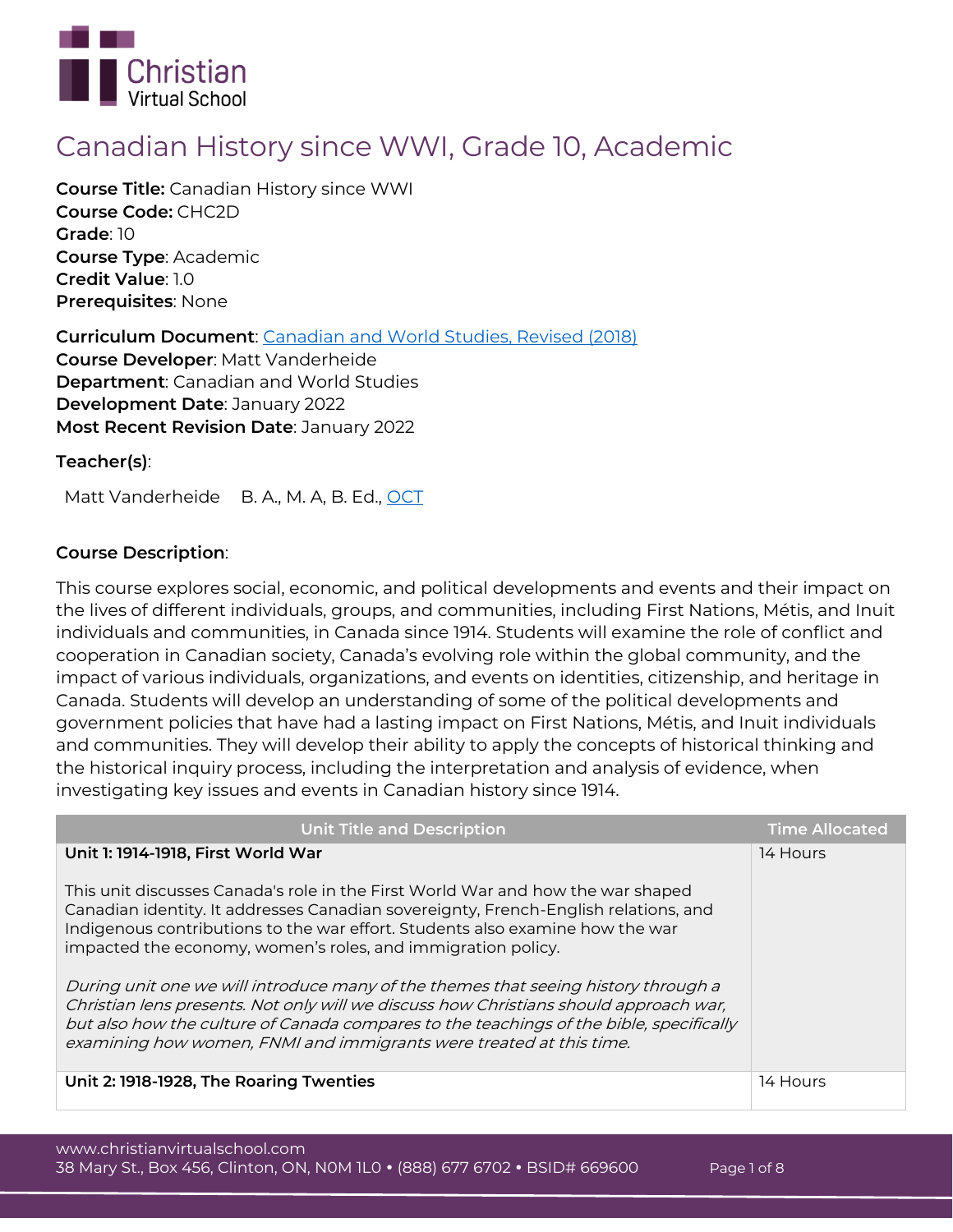

| Unit 5: 1946-1967, Challenge and Change<br>Situating Canada in a larger global context, students explore how the post-war baby<br>boom and economic boom ushered in a wave of social and political change. Social                                                                                                                                                                                                                                                                                                                                                                                                                                                                                                  | 15 Hours |
|--------------------------------------------------------------------------------------------------------------------------------------------------------------------------------------------------------------------------------------------------------------------------------------------------------------------------------------------------------------------------------------------------------------------------------------------------------------------------------------------------------------------------------------------------------------------------------------------------------------------------------------------------------------------------------------------------------------------|----------|
| As we explore the story of WWII we will once again consider the role Christian's should<br>and did play during wartime, including the creation of the Christian Council of<br>Churches during this time. We will also discuss how the interment of Japanese<br>Canadians fails to reflect Christian values of loving our neighbour and caring for the<br>foreigner in our midst.                                                                                                                                                                                                                                                                                                                                   |          |
| The Second World War was a major turning point in Canadian and World history.<br>Students explore how the war was experienced in Canada and abroad. During the war,<br>Canadian women returned to workforce, men faced conscription, and many<br>immigrants were interned and discriminated against. After the war, the global<br>violence, destruction, and senseless loss of civilian life led to massive social and political<br>change. Human rights organizations were founded and new social welfare policies<br>were implemented all across the globe. Students critically examine international<br>organizations that were designed to prevent atrocities like the Holocaust from ever<br>happening again. |          |
| Unit 4: 1939-1945, Second World War                                                                                                                                                                                                                                                                                                                                                                                                                                                                                                                                                                                                                                                                                | 15 Hours |
| As we explore the great depression, we will also see how the Church played a pivotal<br>role in supporting those who had no other places to find food and comfort. Moreover,<br>we will explore how two of the leaders of the growing political left in the prairies found<br>their inspiration in the teachings of the Bible, and how that translated to their political<br>decisions and eventual leadership. We will also explore the Christian voices that spoke<br>out against the National Socialist (NAZI) party that took control of Germany during this<br>time and other lessons Jesus taught about loving others how that translates to our<br>understanding of human rights.                           |          |
| This period marks the rise of socialism and new social welfare policies both in Canada,<br>and abroad. Students make use of primary source material to get a sense of how the<br>Great Depression was experienced by Canadians from all walks of life. Through<br>examining international politics in the years leading up to the Second World War,<br>students become familiar with the rise of Nazis and the oppression of Jewish peoples.<br>On the home front, students uncover how Canada struggled with its own human<br>rights transgressions. Residential schools intensified operations and racist immigration<br>policies persisted throughout the economic downturn.                                    |          |
| Unit 3: 1929-1938, The Great Depression                                                                                                                                                                                                                                                                                                                                                                                                                                                                                                                                                                                                                                                                            | 15 Hours |
| We will also examine the role the church played in the feminist movement of the 20s,<br>the birth of the political left in Canada, and the churches response to the eugenics<br>movement and other forms of discrimination.                                                                                                                                                                                                                                                                                                                                                                                                                                                                                        |          |
| This unit examines the changing social and political climate throughout the roaring<br>twenties. From a political standpoint, students explore post-war international relations,<br>how Canada was received in international circles, and Canada's continued emergence<br>as a sovereign nation. Shifting focus inward, students explore impacts of the booming-<br>post war economy and what affect it had on women's roles, immigration, labour<br>movements, and local politics.                                                                                                                                                                                                                                |          |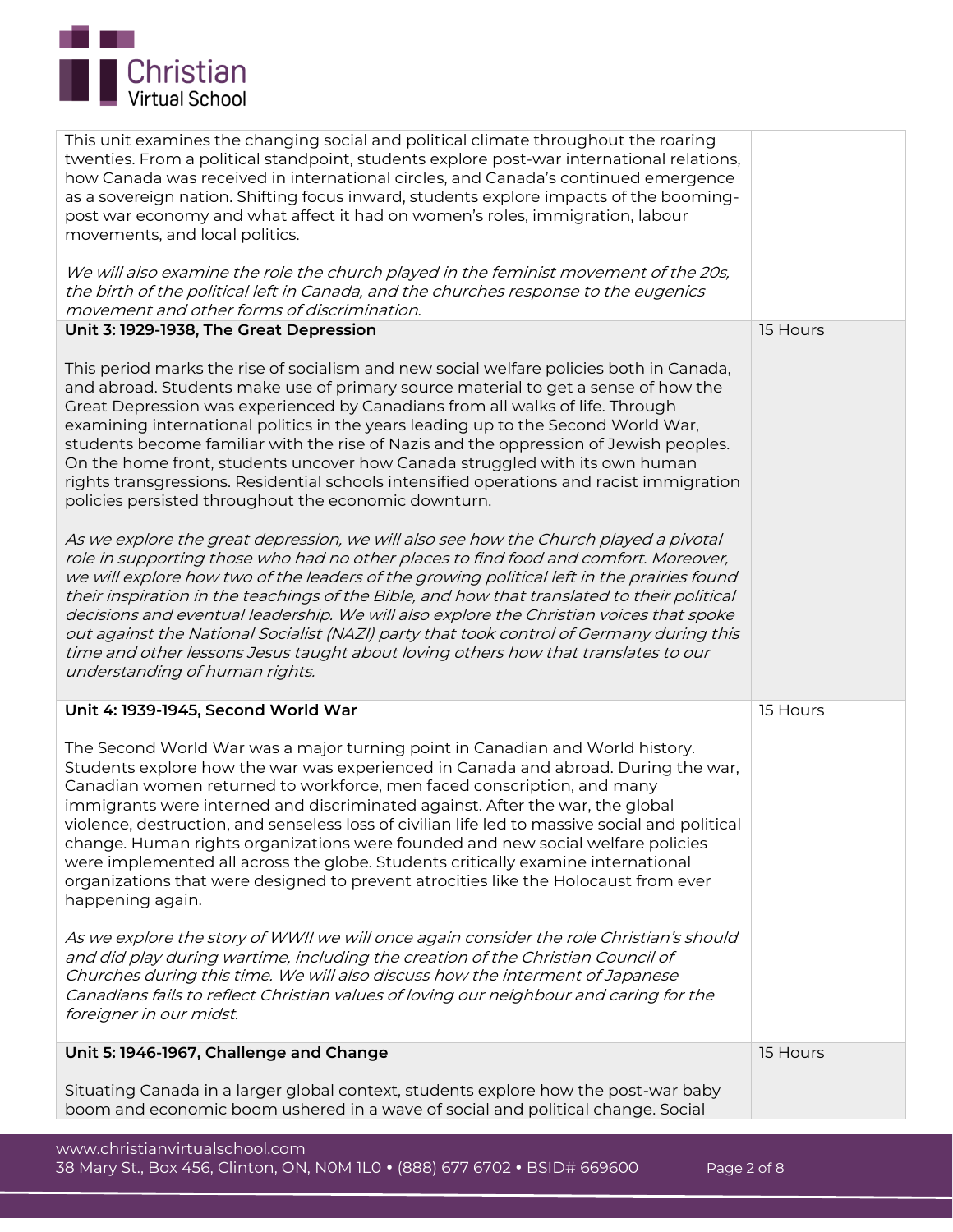

| welfare was at the forefront. The United Nations created the Declaration of Human<br>Rights. Women fought for equal pay. Healthcare and other social support programs<br>were established. Labour movements made significant gains for worker's rights.<br>Immigration was made less restrictive. Indigenous people in Canada gained further<br>political traction. Canada emerged as an international peace-keeper. Students<br>examine how Cold War tensions remained constant between western capitalist<br>democracies and eastern communist dictatorships amidst an era of prosperity and<br>social reform.<br>As we examine the various aspects of the post-war era we will continue to reflect on<br>how Christians values did or did not make their way into the decisions that leaders<br>made in the post-WWI era. Part of this will explore how Canada helped in the creation<br>of peacekeepers with the UN, exploring whether this could be a new approach<br>Christians could take in participating in armed conflict. |          |
|--------------------------------------------------------------------------------------------------------------------------------------------------------------------------------------------------------------------------------------------------------------------------------------------------------------------------------------------------------------------------------------------------------------------------------------------------------------------------------------------------------------------------------------------------------------------------------------------------------------------------------------------------------------------------------------------------------------------------------------------------------------------------------------------------------------------------------------------------------------------------------------------------------------------------------------------------------------------------------------------------------------------------------------|----------|
| Unit 6: 1968-1983, Canadian Identity                                                                                                                                                                                                                                                                                                                                                                                                                                                                                                                                                                                                                                                                                                                                                                                                                                                                                                                                                                                                 | 15 Hours |
| Unlike the majority of the other units in this course, this unit has students focus more<br>explicitly on internal politics. Social rights movements took on various forms<br>throughout the country. Pierre Elliot Trudeau's government implemented Canada's<br>own Charter of Rights and Freedoms. Separatists in Québec and several Indigenous<br>groups in Canada fought for sovereignty. Feminist groups fought for women's rights.<br>Students examine how rights and policies related to bilingualism, multiculturalism,<br>and environmentalism were at play during Trudeau's time in office, and how these<br>values have continued to shape Canadian identify.<br>During this stage of Canadian history, we will examine the problem of leadership, and<br>our role as Christians in following earthly leaders, whether political or not. We will also<br>explore how movements that initially embodied values taught by Christ can be taken<br>to a place that begins to conflict with many values Christians hold close. |          |
| Unit 7: 1984-Present, Global Context                                                                                                                                                                                                                                                                                                                                                                                                                                                                                                                                                                                                                                                                                                                                                                                                                                                                                                                                                                                                 | 14 Hours |
| Students focus heavily on Indigenous people's fight for sovereignty, self-government,<br>and truth and reconciliation. Students critically examine various influential Canadian<br>political figures from the 1980s up until present day as they examine important<br>international and domestic affairs that shaped the political climate in Canada.<br>As the course concludes, students will be asked to reflect back on both the role<br>Christians played in creating the country that we now have, as well as how their beliefs<br>and values affect the way we interpret and understand past events and actors.                                                                                                                                                                                                                                                                                                                                                                                                               |          |
| <b>Final Assessment</b>                                                                                                                                                                                                                                                                                                                                                                                                                                                                                                                                                                                                                                                                                                                                                                                                                                                                                                                                                                                                              | 8 Hours  |
| The final assessment in this course consists of a timeline exhibit and final exam. For<br>the exhibit, students will produce a mock exhibit that explores a particular theme<br>throughout Canadian history. Students document their theme by creating a timeline<br>of events accompanied by historical imagery and text explanations. Together, these<br>assessments are worth 30% of the student's overall grade.                                                                                                                                                                                                                                                                                                                                                                                                                                                                                                                                                                                                                 |          |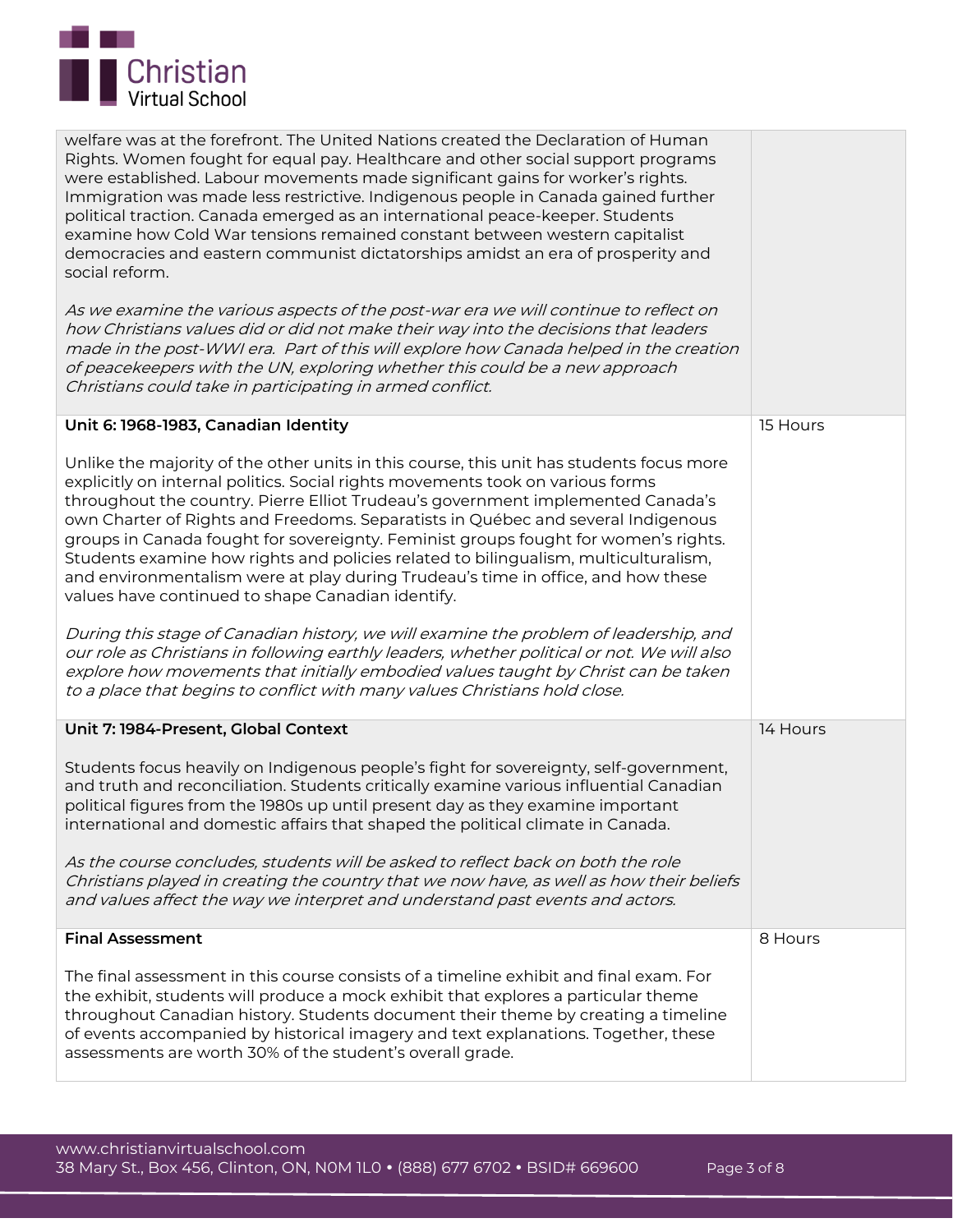

### **Overall Curriculum Expectations**

### **Historical Inquiry and Skill Development**

- 1. Historical Inquiry: use the historical inquiry process and the concepts of historical thinking when investigating aspects of Canadian history since 1914.
- 2. Developing Transferrable Skills: apply in everyday contexts skills developed through historical investigation, and identify some careers in which these skills might be useful

### **Canada, 1914-1929**

- 1. Social, Economic, and Political Context: describe some key social, economic, and political events, trends, and developments between 1914 and 1929, and assess their significance for different groups and communities in Canada, including First Nations, Métis, and Inuit communities
- 2. Communities, Conflict, and Cooperation: analyse some key interactions within and between different communities in Canada, including First Nations, Métis, and Inuit communities, and between Canada and the international community, from 1914 to 1929, and how these interactions affected Canadian society and politics
- 3. Identity, Citizenship, and Heritage: explain how various individuals, organizations, and specific social changes between 1914 and 1929 contributed to the development of identity, citizenship, and heritage in Canada

### **Canada, 1929-1945**

- 1. Social, Economic, and Political Context: describe some key social, economic, and political events, trends, and developments between 1929 and 1945, and assess their impact on different groups and communities in Canada, including First Nations, Métis, and Inuit communities
- 2. Communities, Conflict, and Cooperation: analyse some key interactions within and between communities in Canada, including First Nations, Métis, and Inuit communities, and between Canada and the international community, from 1929 to 1945, with a focus on key issues that affected these interactions and changes that resulted from them
- 3. Identity, Citizenship, and Heritage: explain how various individuals, groups, and events, including some major international events, contributed to the development of identity, citizenship, and heritage in Canada between 1929 and 1945

#### **Canada, 1945-1982**

- 1. Social, Economic, and Political Context: describe some key social, economic, and political events, trends, and developments in Canada between 1945 and 1982, and assess their significance for different individuals, groups, and/or communities in Canada, including First Nations, Métis, and Inuit individuals and communities
- 2. Communities, Conflict, and Cooperation: analyse some key experiences of and interactions between different communities in Canada, including First Nations, Métis, and Inuit communities, as well as interactions between Canada and the international community, from 1945 to 1982 and the changes that resulted from them
- 3. Identity, Citizenship, and Heritage: analyse how significant events, individuals, and groups, including Aboriginal peoples, Québécois, and immigrants, contributed to the development of identity, citizenship, and heritage in Canada between 1945 and 1982

### **Canada, 1982 to the Present**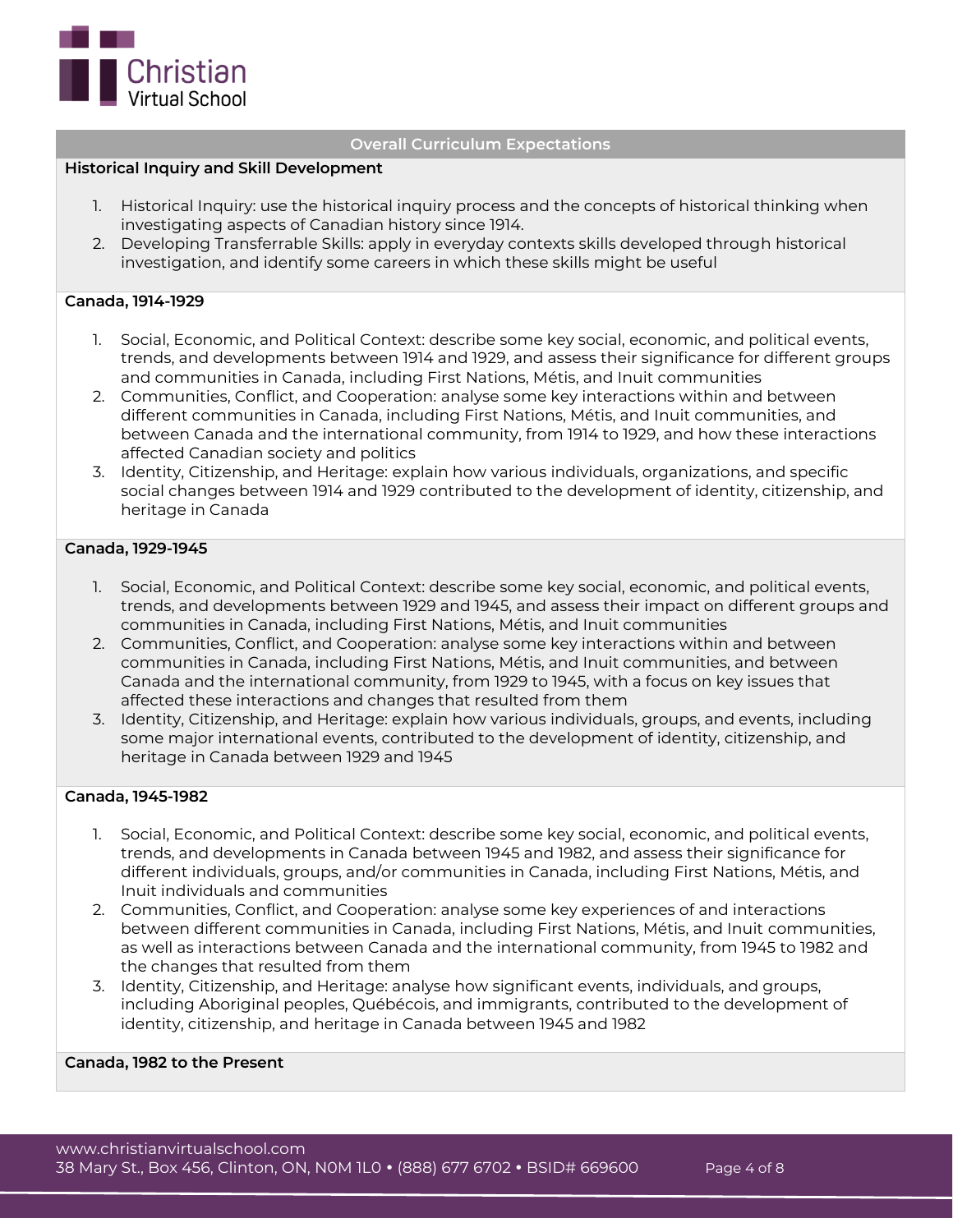

- 1. Social, Economic, and Political Context: describe some key social, economic, and political events, trends, and developments in Canada from 1982 to the present, and assess their significance for different groups and communities in Canada, including First Nations, Métis, and Inuit communities
- 2. Communities, Conflict, and Cooperation: analyse some significant interactions within and between various communities in Canada, including First Nations, Métis, and Inuit communities, and between Canada and the international community, from 1982 to the present, and how key issues and developments have affected these interactions
- 3. Identity, Citizenship, and Heritage: analyse how various significant individuals, groups, organizations, and events, both national and international, have contributed to the development of identity, citizenship, and heritage in Canada from 1982 to the present

# **Resources Required**:

This course is entirely online and does not require nor rely on any textbook. The materials required for the course are:

- Access to various web resources for guided research activities
- Access to voice recording or video recording tools (webcam, cell phone, etc.)

# **Teaching and Learning Strategies**:

The Canadian and world studies courses prepare students for a life of responsible citizenship. Students are trained to think critically about events as they are experienced in daily life. One of the goals of the history courses is to help students develop a sense of time. At their own pace, students will work towards:

- developing an understanding of past societies, developments, and events that enables them to interpret and analyse historical, as well as current, issues;
- analysing how people from diverse groups have interacted and how they have changed over time;
- understanding the experiences of and empathizing with people in past societies;
- developing historical literacy skills by analysing and interpreting evidence from primary and secondary sources.

# **Assessment and Evaluation Strategies**

Every student attending Christian Virtual School is unique. We believe each student must have the opportunities to achieve success according to their own interests, abilities, and goals. Like the Ministry of Education, we have defined high expectations and standards for graduation, while introducing a range of options that allow students to learn in ways that suit them best and enable them to earn their diplomas. Christian Virtual School's Assessment, Evaluation, and Reporting Policy is based on seven fundamental principles, as outlined in the [Growing Success: Assessment,](http://www.edu.gov.on.ca/eng/policyfunding/growSuccess.pdf)  [Evaluation, and Reporting in Ontario Schools](http://www.edu.gov.on.ca/eng/policyfunding/growSuccess.pdf) document.

When these seven principles are fully understood and observed by all teachers, they guide the collection of meaningful information that helps inform instructional decisions, promote student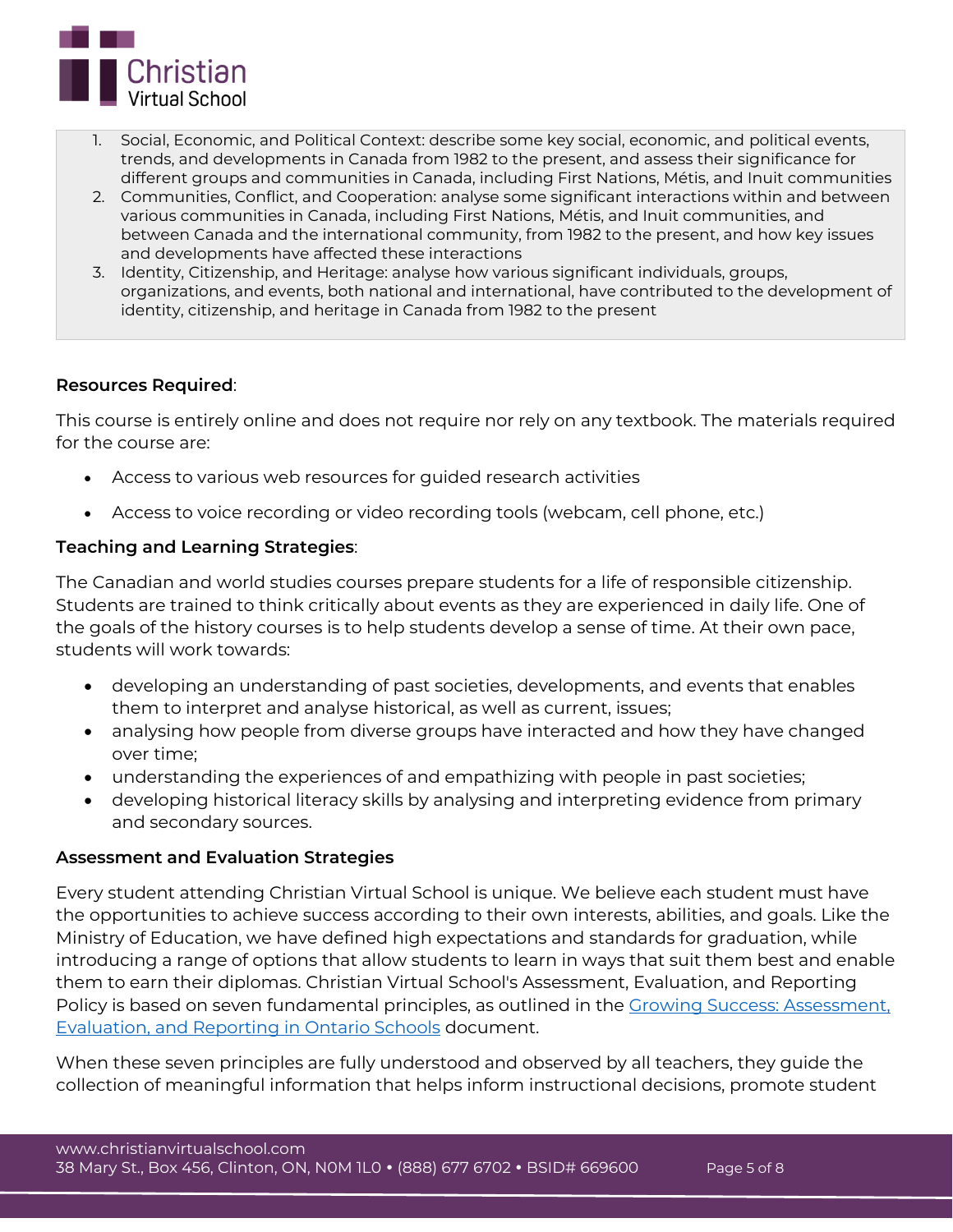

engagement, and improve student learning. At Christian Virtual School, teachers use practices and procedures that:

- are fair, transparent, and equitable for all students;
- support all students, including those with special education needs, those who are learning English, and those who are First Nation, Métis, or Inuit;
- are carefully planned to relate to the curriculum expectations and learning goals and, as much as possible, to the interests, learning styles and preferences, needs, and experiences of all students;
- are communicated clearly to students and parents or guardians at the beginning of the school year or course and at other appropriate points throughout the school year or course;
- are ongoing, varied in nature, and administered over a period of time to provide multiple opportunities for students to demonstrate the full range of their learning;
- provide ongoing descriptive feedback that is clear, specific, meaningful, and timely to support improved learning and achievement; and
- develop students' self-assessment skills to enable them to access their own learning, set specific goals, and plan next steps for their learning.

For more information on Christian Virtual School's assessment and evaluation strategies, you can refer to our [Assessment, Evaluation, and Reporting Policy.](https://www.christianvirtualschool.com/wp-content/uploads/2020/07/Assessment-Evaluation-and-Reporting.pdf)

# **Program Planning Considerations**

Each of our courses have been designed by a team of educators to create an environment infused with creativity, flexibility, choice, and variety, with the goal to help every student succeed. We also take into consideration several topics that span disciplines and ensure we incorporate these into each of our courses.

# **Program Planning Considerations**

# **Students with Special Needs**

Christian Virtual School is committed to ensuring that all students are provided with the learning opportunities and supports they require to succeed. Our courses are made to offer flexible, personalized learning experiences. By maintaining an asynchronous model, students can move through their courses at their own pace, ensuring they are able to take the time they need to understand concepts or work with their teacher if they hit roadblocks. Christian Virtual School courses also incorporate choice, allowing students to submit work in a variety of mediums or formats to communicate their ideas.

In addition to the flexibility built into the courses, Christian Virtual School will implement the accommodations that are listed in a student's Individual Education Plan (IEP) that are applicable to the online learning environment. In these cases, the learning expectations will be the same as or similar to the expectations outlined in the curriculum document but supports will be provided to help students achieve those expectations. Common accommodations in the environment are reducing the workload, simplifying tasks and materials, providing extra time for tests and exams, allowing scribing or the use of specialized equipment, and not deducting marks for spelling.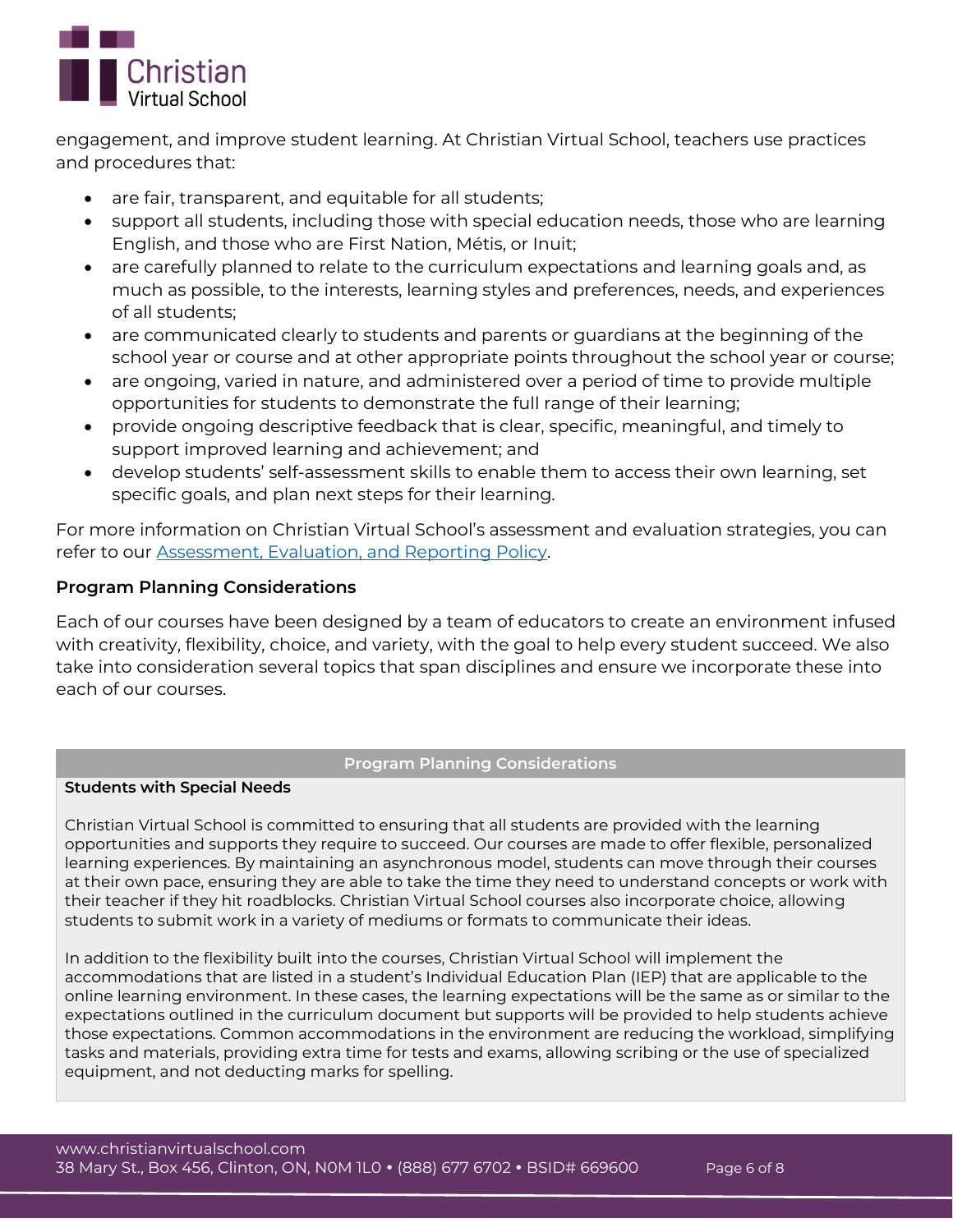

### **English Language Learners**

Although all our courses are only offered in English at this time, Christian Virtual School welcomes students learning the English language. Students do need to meet a baseline proficiency level to access the content, but Christian Virtual School teachers are responsible for helping students develop their English literacy skills no matter the course they are enrolled in.

Upon enrollment, students are asked if they would like to provide information about their English language background, and this information is used by our teachers to help them adjust their instruction and suggest accommodations within the courses. English language learners are encouraged to reach out to their teacher or the Christian Virtual School administration to talk about the accommodation options in their courses so that the appropriate opportunities are given to everyone.

# **Environmental Education**

Christian Virtual School operates with 5 cores values: responsibility, perseverance, integrity, compassion, and community. These core values determine our business operations, as well as exemplify what we, as educations, want to instill in our students. Environmental education, among other causes, are important to us as a school and we strive to promote learning about these issues and solutions within our courses. We work to educate students on the environment, its threats, and the importance of sustainability. We also work to inspire students to make an impact within their community and identify an alignment between their passions and the local, or global, needs.

Environmental education is woven throughout our course content, across all disciplines. Depending on the course and subject matter, this education can be subtle or explicit, but the goal is to ensure that students have the opportunity to acquire the knowledge, skills, perspective and practices needed to become an environmentally literate citizen.

### **Equity and Inclusive Education**

Christian Virtual School stands on the belief that every person is unique and, regardless of ancestry, culture, ethnicity, sex, physical or intellectual ability, race, religion, sexual orientation, socio-economic status, or other similar factor, they are to be welcomed, included, accepted, treated fairly, and respected. As a school, we teach students about multiple worldviews, how to identify and acknowledge similarities and differences, and how to communicate with others in an inclusive, kind, loving, and compassionate way.

Diversity is valued at Christian Virtual School, and it is our goal to ensure all members of the community feel safe, comfortable, and accepted. Our courses are written to draw attention to the contributions of men and woman alike, the different perspectives of various cultural, religious, and racial communities, and the beliefs and practices of First Nations, Métis, and Inuit peoples, to showcase a wide range of backgrounds and allow all of our students to see themselves reflected in the curriculum.

As a school, we see and recognize the diversity of families, children, and people in the world in need of Christ's love. We work every day to spread the love and acceptance of Christ.

### **Financial Literacy Education**

Whenever possible, Christian Virtual School emphasizes the importance of financial literacy. Making financial decisions has become an increasingly complex task, and students need to have knowledge in many areas and a wide range of skills in order to make informed decisions about financial matters. In addition to the concrete skills of numeracy and finances from a mathematical point of view, students need